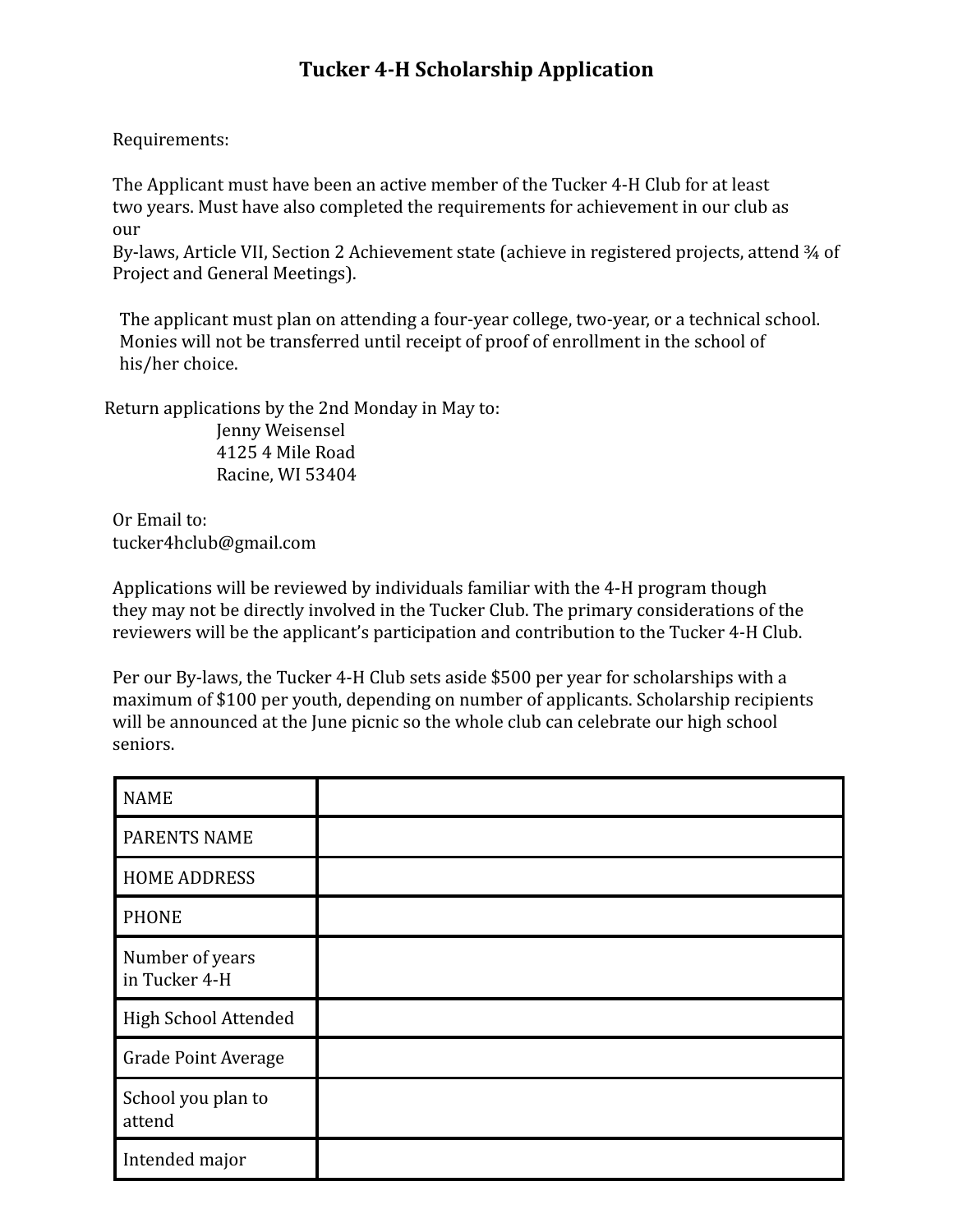#### **4-H AWARDS WON AND YEAR AWARDED:**

| Club Level:        |  |
|--------------------|--|
| County Level:      |  |
| <b>State Level</b> |  |
| National Level     |  |

## **List the 4-H projects that you were an active member and years in the project**

| PROJECT | <b>YEARS</b> | PROJECT | <b>YEARS</b> |
|---------|--------------|---------|--------------|
|         |              |         |              |
|         |              |         |              |
|         |              |         |              |
|         |              |         |              |
|         |              |         |              |
|         |              |         |              |

**4-H Offices held in 4-H and year. List most recent first:**

| <b>OFFICE</b> | YEAR(s) | <b>OFFICE</b> | YEAR(s) |
|---------------|---------|---------------|---------|
|               |         |               |         |
|               |         |               |         |
|               |         |               |         |
|               |         |               |         |
|               |         |               |         |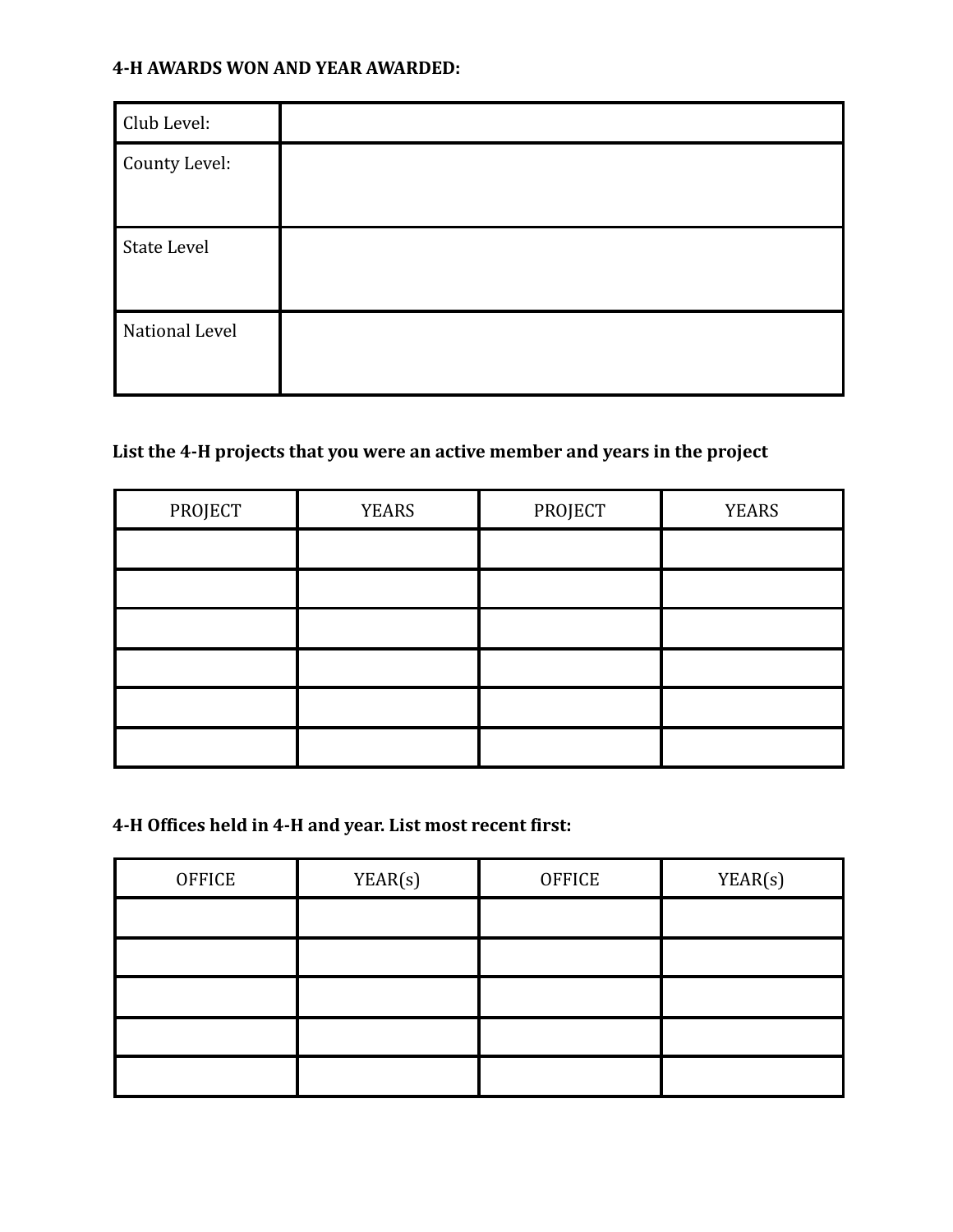#### **As a 4-H Teen Leader or Junior Leader, what were your accomplishments and what years were you a Tucker 4-H Teen Leader and/or Junior Leader?**

## **Committees you were on and what capacity you served:**

| Club:   |  |
|---------|--|
| County: |  |

## **High School History:**

| Activities you took part in |  |
|-----------------------------|--|
| Awards won                  |  |
| Offices held                |  |

## **Community or Church activities you participated in:**